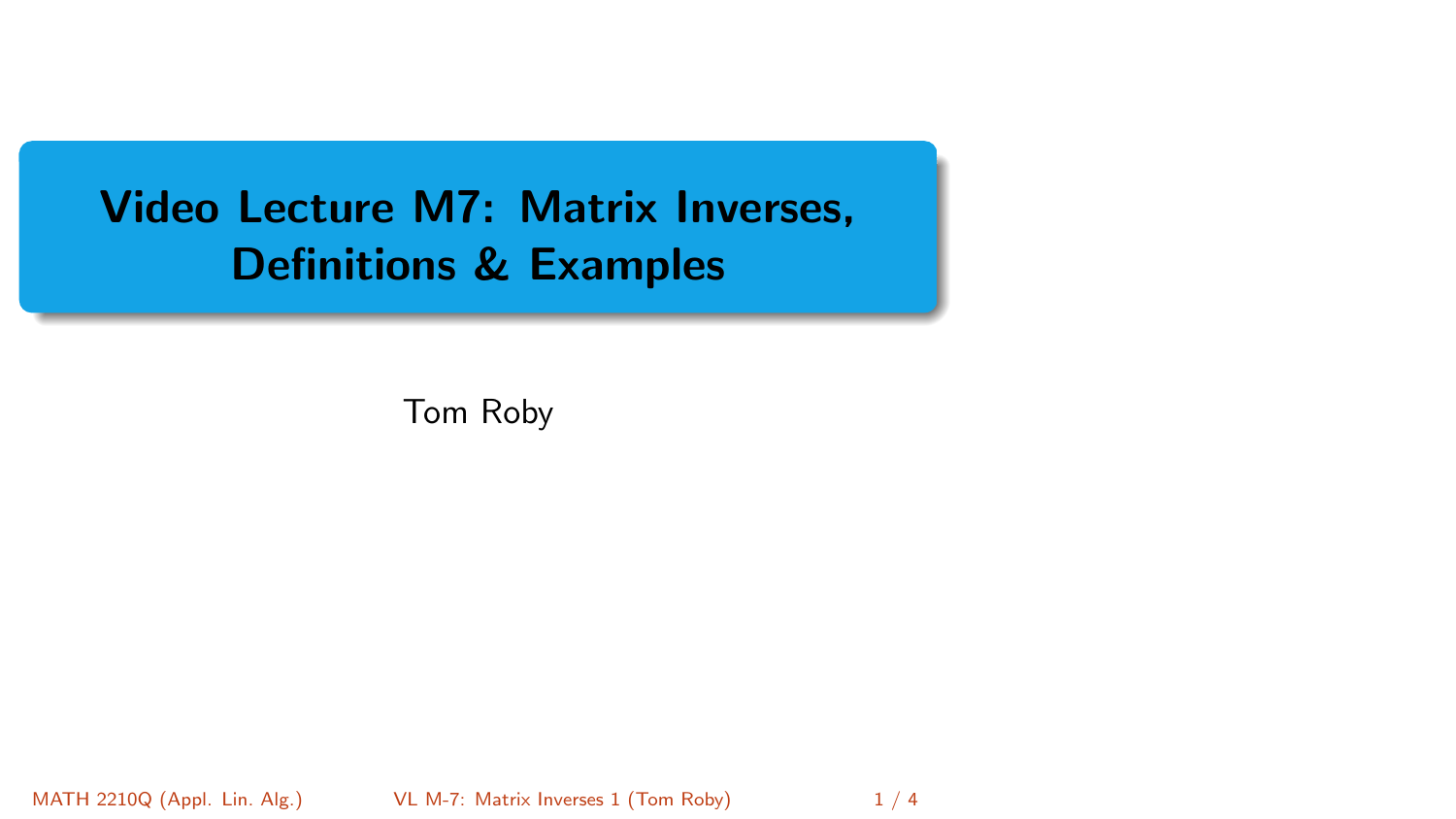# Outline & Objectives

- Memorize the definition of the *inverse*  $A^{-1}$  of a matrix A and compute examples.
- Memorize the *formula* for the *inverse*  $A^{-1}$  of a matrix  $A \in \mathbb{R}^{2 \times 2}$ , understand how it relates to the *determinant* of A.
- Utilize matrix inverses to solve corresponding systems of linear equations.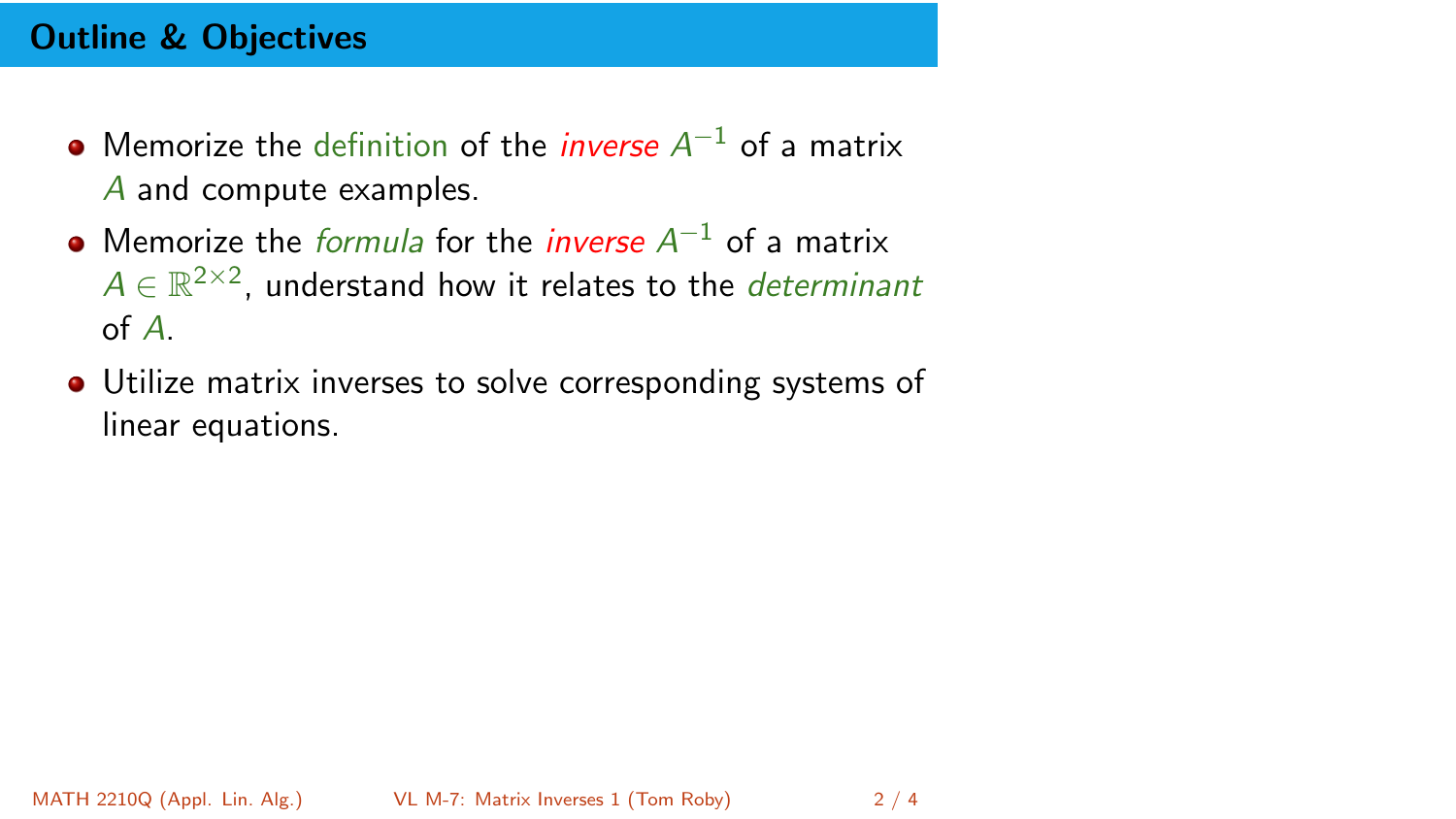## Inverse of square matrix

### **Definition**

Call a square matrix  $A \in \mathbb{R}^{n \times n}$  invertible if there is a matrix  $B \in \mathbb{R}^{n \times n}$  such that  $AB = I_n = BA$ . Write  $B = A^{-1}$ .

$$
\begin{bmatrix} 3 & 2 \\ 5 & 4 \end{bmatrix} \begin{bmatrix} 2 & -1 \\ -5/2 & 3/2 \end{bmatrix} = \begin{bmatrix} 1 & 0 \\ 0 & 1 \end{bmatrix} = \begin{bmatrix} 2 & -1 \\ -5/2 & 3/2 \end{bmatrix} \begin{bmatrix} 3 & 2 \\ 5 & 4 \end{bmatrix}.
$$

If  $A^{-1}$  exists, then it is *unique*: Say  $B, Q$  both inverses. Then  $AB = I \implies Q = QI = Q(AB) = (QA)B = IB = B.$ 

| Theorem (Formula for inverse of $2 \times 2$ matrix) |  |                                                                                                                                                             |
|------------------------------------------------------|--|-------------------------------------------------------------------------------------------------------------------------------------------------------------|
|                                                      |  | $A = \begin{bmatrix} a & b \\ c & d \end{bmatrix} \implies A^{-1} = \frac{1}{ad - bc} \begin{bmatrix} d & -b \\ -c & a \end{bmatrix}$ , if A is invertible. |

Check the formula for the above example

Call  $ad - bc$  the *determinant of A* and write  $\det A = ad - bc$ . So for 2 × 2 matrices, A is invertible  $\iff$  det  $A \neq 0$ . MATH 2210Q (Appl. Lin. Alg.) [VL M-7: Matrix Inverses 1](#page-0-0) (Tom Roby) 3 / 4